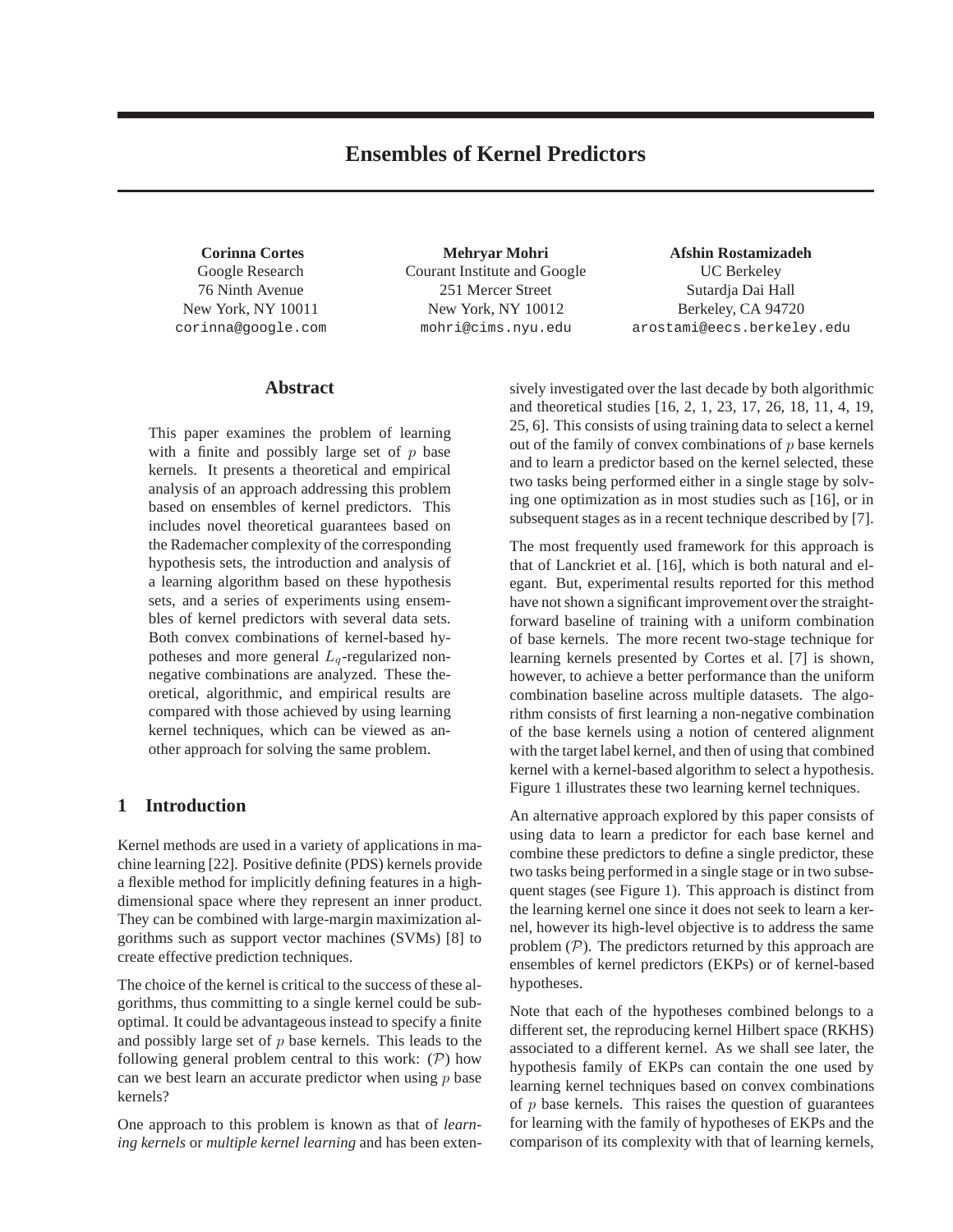

Figure 1: Illustration of different approaches for solving problem  $(\mathcal{P})$ : learning kernel and ensemble techniques. The path in blue represents the subsequent stages of the two-stage learning kernel algorithm of [7]. Similarly, the path in red represents the two-stage ensemble technique studied here. The standard one-stage technique for learning kernel [16] is represented by the diagonal in light blue and similarly the single-stage EKP technique is indicated by a diagonal in pink.

which we shall address later.

**Relationship with standard ensemble methods** We briefly discuss the connection of the setting examined with that of standard ensemble methods such as boosting. In our setting, an ensemble method is applied to the  $p$  hypotheses  $h_k$ ,  $k \in [1, p]$ , obtained via training in the first stage. The ensemble method we use in our experiments is  $L_1$ - or  $L_2$ -regularized linear SVM for a classification task, Lasso or ridge regression for a regression task (augmented with a non-negativity constraint) which enable us to control the norm of the vector of ensemble coefficients with different  $L_q$ -norms. Of course, for a classification task, other ensemble methods such as boosting could be used instead to combine the hypotheses  $h_k$  (without regularization). But, we are not advocating a specific ensemble technique and our analysis is general. As we shall see, the theory we present applies regardless of the specific ensemble method used in the second stage.

Let us point out, however, that the existing margin theory available for ensemble methods [14, 5] will not be very informative in our setting. The existing theory applies to convex combinations of a single hypothesis set  $H$ . Thus, here, it could apply in two ways: (1) by considering the case where an ensemble method such as boosting is applied to the finite set of base classifiers  $H = \{h_1, \ldots, h_p\}$ ; or (2) by studying the case where  $H = \bigcup_{k=1}^{p} H_k$  is the union of the RKHSs  $H_k$  associated to each base kernel  $K_k$ . In the former case, the learning guarantees for the ensemble classifier would depend on the complexity of the finite set  $H$  of hypotheses, which would be of limited interest since this would not directly include any information about the kernels used and since in our setting  $h_1, \ldots, h_p$  are not known in advance. In the latter case, the generalization bounds would then be in terms of the complexity of the union  $(\cup_{k=1}^p H_k)$ . Instead, our analysis provides finer learning guarantees in terms of the characteristics of the base kernels  $K_k$  defining the Hilbert spaces  $H_k$  and the number of kernels p, by specifically studying convex regularized nonnegative combinations of hypotheses from different spaces. Furthermore, our analysis is given for different  $L_q$  regularizations, while the existing bounds are valid only for  $L_1$ . Finally, note that the application of a boosting algorithm in the second scenario would be very costly since it would require training p kernel-based algorithms at each round.

**Previous work on ensembles of kernel predictors** Ensembles of kernel-based hypotheses have been considered in a number of different contexts and applications of which we name a few. Ideas from standard ensemble techniques of bagging and boosting were used by Kim et al. and other authors [12, 13, 20] to assign weights to SVM hypotheses viewed as base learners, with a linear or non-linear step such as majority vote, least squared error weighting, or a "double-layer hierarchical" method to combine their scores. The authors seem to use the same kernel for training each SVM. SVM ensembles have also been explored to address the problem of training with datasets containing a rare class by repeating the rare training instances across the training sets for individual base classifiers [24]. Finally, learning ensembles with a coupled method by sharing additional parameters between the trained models is studied by [10]. On the theoretical side, leave-one-out and crossvalidation bounds were given for kernel-based ensembles by [9], limited to fixed (not learned) combination weights. A recent paper of Koltchinskii and Yuan [15] also studies ensembles of kernel ensembles, but analyzes a rather different form of regularization and deals exclusively with a one-stage algorithm.

**Our contribution** We present both a theoretical and an empirical analysis of EKPs and compare them with several methods for learning kernels, including those of [16] and [7]. We give novel and tight bounds on the Rademacher complexity of the hypothesis sets corresponding to EKPs and compare them with similar recent bounds given by [6] for learning kernels. We show in particular that, while the hypothesis set for EKPs contains that of learning kernels, remarkably, for  $L_1$  regularization, the complexity bound for EKPs coincides with the one for learning kernels and thus provides favorable guarantees. We also introduce a natural one-stage learning algorithm for EKPs, analyze its relationship with the two-stage EKP algorithm, and show its close relationship with the algorithm of [16].

Our empirical results include a series of experiments with EKPs based on using  $L_1$  and  $L_2$  regularization in the second stage for both classification and regression, and a comparison with several algorithms for learning kernels. They demonstrate, in particular, that EKPs achieve a perfor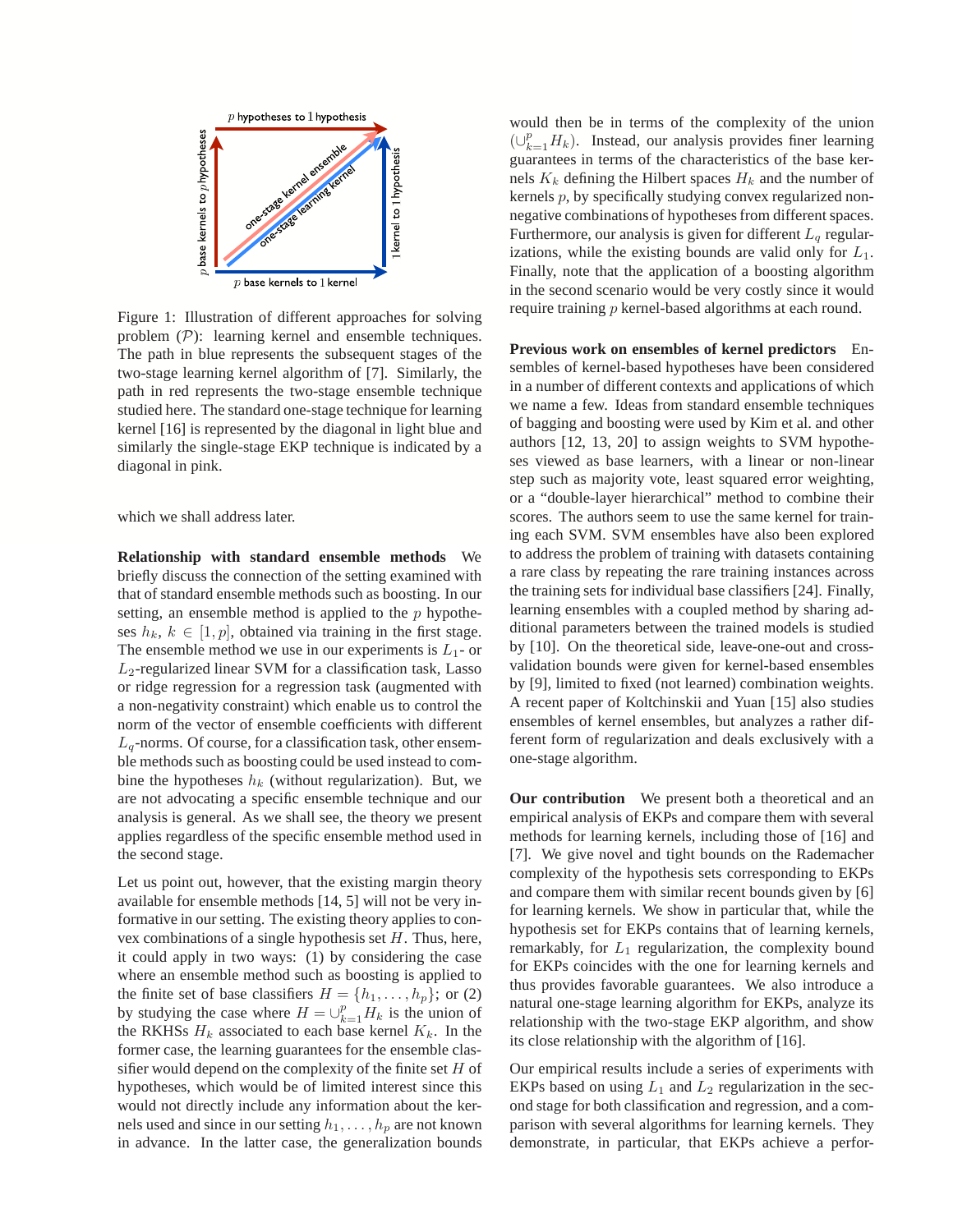mance superior to that of learning with a uniform combination of base kernels and that they also typically surpass the one-stage learning kernel algorithm of [16]. EKPs also appear to be competitive against the two-stage kernel learning method of [7] that they outperform in several tasks.

The remainder of this paper is organized as follows. The next section (Section 2) defines the learning scenario for EKPs and the corresponding hypothesis sets. Section 3 presents the results of our theoretical analysis based on the Rademacher complexity of these hypothesis sets. In Section 4, we introduce and discuss a one-stage algorithm for learning EKPs. Section 5 reports the results of our experiments comparing with several algorithms for learning kernels and EKPs on a number of data sets.

### **2 Learning Scenario**

This section describes the standard scenario for learning an ensemble of kernel-based hypotheses and introduces much of the notation used in other sections. We denote by  $X$  the input space and by  $\mathcal Y$  the output space, with  $\mathcal Y = \{-1, +1\}$ in classification and  $\mathcal{Y} \subseteq \mathbb{R}$  in regression.

Let  $K_k$  with  $k \in [1, p]$  be  $p \ge 1$  PDS kernels. We shall denote by  $\mathbb{H}_K$  the reproducing kernel Hilbert space (RKHS) associated to a PDS kernel K, and by  $\|\cdot\|_{\mathbb{H}_K}$  the corresponding norm in that space. In the absence of ambiguity, to simplify the notation, we write  $\mathbb{H}_k$  instead of  $\mathbb{H}_{K_k}$ . In the first stage of the ensemble setting, p hypotheses  $h_1, \ldots, h_p$ are obtained by training a kernel-based algorithm using the same sample  $S = ((x_1, y_1), \dots, (x_m, y_m)) \in (\mathcal{X} \times \mathcal{Y})^m$ with each of these kernels. This is typically done using an algorithm based on an optimization of the form  $h_k = \operatorname{argmin}_{h \in \mathbb{H}_k} \lambda_k ||h||_{\mathbb{H}_k}^2 + \sum_{i=1}^m L(h(x_i), y_i)$ , where  $L: \mathcal{Y} \times \mathcal{Y} \rightarrow \mathbb{R}$  is a loss function convex in its first argument and where  $\lambda_k \geq 0$  is a regularization parameter. In our experiments, we use support vector machines (SVMs) [8] in classification tasks and kernel ridge regression (KRR) [21] in regression tasks. These correspond respectively to the hinge loss defined by  $L(y, y') = \max(1 - yy', 0)$  and the square loss defined by  $L(y, y') = (y' - y)^2$ . Since each base hypothesis  $h_k$  is learned using a different kernel  $K_k$ , the regularization parameter  $\lambda_k$  obtained by cross-validation is different in each optimization. Equivalently, each base hypothesis  $h_k$  is selected from a set  $\{h \in \mathbb{H}_k : ||h||_{\mathbb{H}_k} \leq \Lambda_k\}$ with a distinct  $\Lambda_k \geq 0$ .

In the second stage, a possibly separate training sample is used to learn a non-negative linear combination of these hypotheses,  $\sum_{k=1}^{p} \mu_k h_k$ , with an  $L_q$  regularization:  $\mu \in \Delta_q$ with  $\Delta_q = {\mu : \mu \ge 0} \wedge \sum_{k=1}^p \mu_k^q = 1$ . Thus, the hypothesis set corresponding to such ensembles has the following general form for  $L_q$  regularization:

$$
\mathcal{E}_p^q = \left\{ \sum_{k=1}^p \mu_k h_k \colon \|h_k\|_{\mathbb{H}_k} \le \Lambda_k, k \in [1, p], \mu \in \Delta_q \right\}.
$$
 (1)

Our experiments are carried out with an  $L_1$  regularization, corresponding to convex combinations of kernels  $(q = 1)$ , or  $L_2$  regularization ( $q=2$ ).

Note that it might be possible to define a tighter hypothesis set describing our learning scenario, in which the weights  $\mu$  are further restricted in terms of the first stage solutions  $h_k^*$ . Since our analysis is meant to be general though and valid for any learning algorithms used in the two stages, it is not clear how this could be achieved. But, in any case, as we shall see in Section 3.1, already with our definition, the learning guarantees for EKPs match the tight learning bounds proven for the learning kernel scenario, which demonstrates favorable guarantees for EKPs.

### **3 Theoretical Analysis**

To analyze the complexity of the hypothesis families just defined, we bound, for different values of  $q$ , their empirical Rademacher complexity  $\widehat{\mathfrak{R}}_{S}(\mathcal{E}_{p}^{q})$  for an arbitrary sample  $S$ of size  $m$ . This immediately yields generalization bounds for EKPs, in particular a margin bound in classification of the form [14, 5]:

$$
\forall h \in \mathcal{E}_p^q, \ R(h) \leq \widehat{R}_\rho(h) + \frac{2}{\rho} \widehat{\Re}_S(\mathcal{E}_p^q) + 3 \sqrt{\frac{\log \frac{2}{\delta}}{2m}},
$$

where  $\rho > 0$  is the margin,  $\delta > 0$  the confidence level,  $R(h)$ the generalization error of h, and  $R_\rho(h)$  the fraction of the training points with margin less than  $\rho$  (i.e.  $y_i h(x_i) \leq \rho$ ). Our proof techniques build on those used by [6] to derive bounds for learning kernels, with which we compare those we obtain for EKPs.

For a sample  $S = (x_1, \ldots, x_m)$ , the empirical Rademacher complexity of a family of functions  $H$  is defined by

$$
\widehat{\mathfrak{R}}_S(H) = \frac{1}{m} \mathop{\mathrm{E}}_{\sigma} \Big[ \sup_{h \in H} \sum_{i=1}^m \sigma_i h(x_i) \Big],
$$

where the expectation is taken over  $\boldsymbol{\sigma} = (\sigma_1, \dots, \sigma_m)^\top$ with  $\sigma_i \in \{-1,+1\}$  independent uniform random variables. For any kernel function K, we denote by  $\mathbf{K} = [K(x_i, x_j)] \in$  $\mathbb{R}^{m \times m}$  its kernel matrix for the sample S. The following proposition gives the general form of the Rademacher complexity of the hypothesis set  $\mathcal{E}_p^q$ .

**Proposition 1.** Let  $q, r \geq 1$  with  $\frac{1}{q} + \frac{1}{r} =$ 1*. For any sample* S *of size* m*, the empirical* Rademacher complexity of the hypothesis set  $\mathcal{E}_p^q$  can *be expressed as*  $\widehat{\mathfrak{R}}_S(\mathcal{E}_p^q) = \frac{1}{m} \mathbb{E}_{\sigma} [\|\mathbf{v}_{\sigma}\|_r]$  with  $\mathbf{v}_{\sigma} =$  $(\Lambda_1 \sqrt{\boldsymbol{\sigma}^\top \mathbf{K}_1 \boldsymbol{\sigma}}, \ldots, \Lambda_p \sqrt{\boldsymbol{\sigma}^\top \mathbf{K}_p \boldsymbol{\sigma}})^\top.$ 

*Proof.* By definition of the empirical Rademacher com-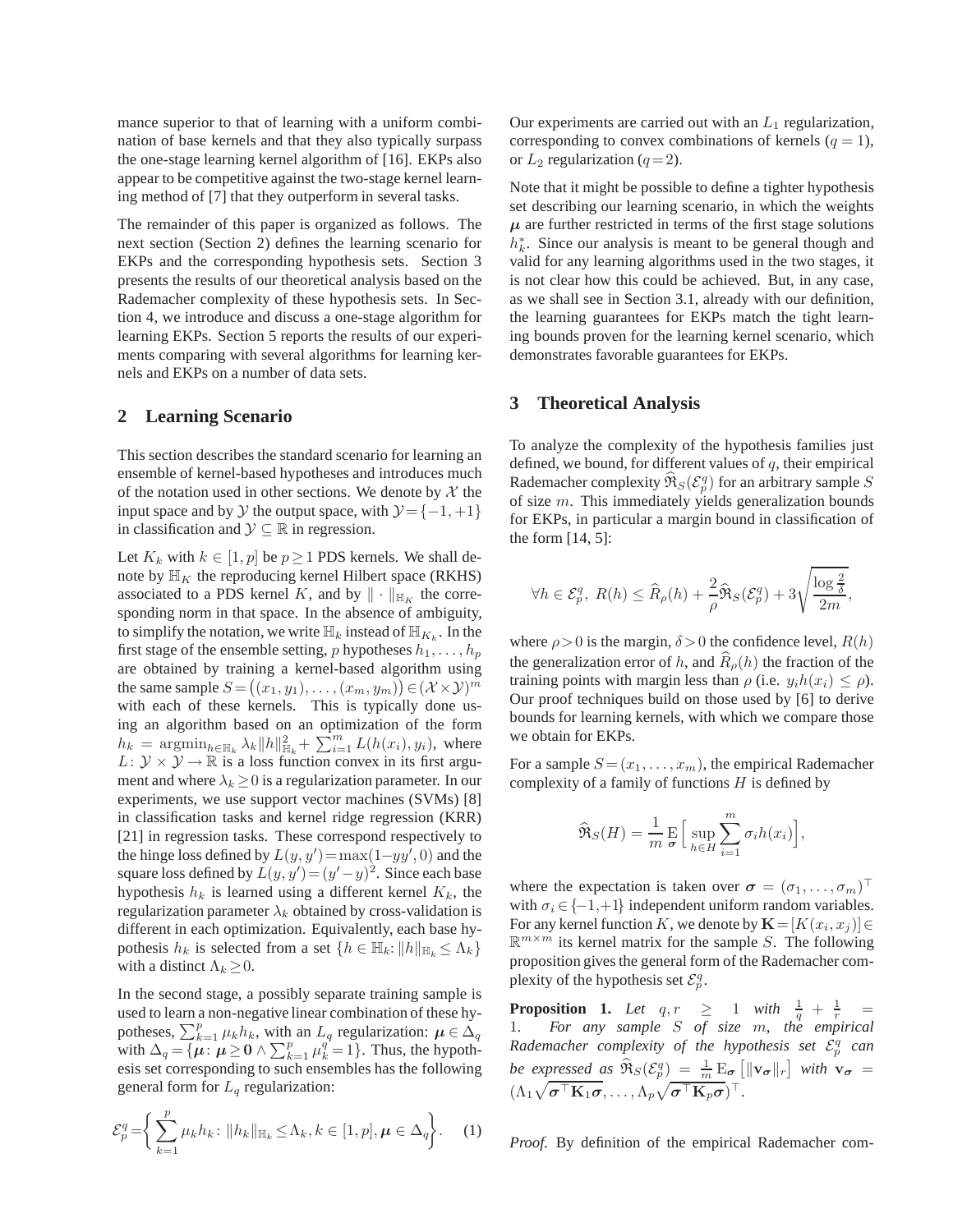plexity, we can write

$$
\widehat{\mathfrak{R}}_{S}(\mathcal{E}_{p}^{q}) = \frac{1}{m} \mathop{\mathbb{E}}_{\sigma} \Big[ \sup_{h \in \mathcal{E}_{p}^{q}} \sum_{i=1}^{m} \sigma_{i} h(x_{i}) \Big] \n= \frac{1}{m} \mathop{\mathbb{E}}_{\sigma} \Big[ \sup_{\substack{\mu \in \Delta_{q}, h_{k} \in \mathbb{H}_{k} \\ \|h_{k}\|_{\mathbb{H}_{k}} \leq \Lambda_{k}}} \sum_{i=1}^{m} \sigma_{i} \sum_{k=1}^{p} \mu_{k} h_{k}(x_{i}) \Big].
$$

For any  $h_k \in \mathbb{H}_k$ , by the reproducing property, for all  $x \in \mathcal{X}$ ,  $h_k(x) = \langle h_k, K_k(x, \cdot) \rangle$ . Let  $\mathbb{H}_{k, S}$  =  $\langle h_{k,\parallel}, K_k(x, \cdot) \rangle$ , where  $h_{k,\parallel}$  is the orthogonal projection  $span({K_k(x, \cdot): x \in S}),$  then, for  $x \in S$ ,  $h_k(x) =$ of  $h_k$  over  $\mathbb{H}_{k,S}$ . Thus, there exist  $\alpha_{ki} \in \mathbb{R}, i \in [1, m]$ , such that  $h_{k, \parallel} = \sum_{i=1}^{m} \alpha_{ki} K_k(x_i, \cdot)$ . Let  $\alpha_k$  denote the vector  $(\alpha_{k1}, \ldots, \alpha_{km})^{\top}$ , if  $||h_k||_{\mathbb{H}_k} \leq \Lambda_k$ , then

$$
\boldsymbol{\alpha}_k^{\top} \mathbf{K}_k \boldsymbol{\alpha}_k = \|h_{k,\parallel}\|_{\mathbb{H}_k}^2 \leq \|h_k\|_{\mathbb{H}_k}^2 \leq \Lambda_k^2.
$$

Conversely, any  $\sum_{i=1}^{p} \alpha_{ki} K_k(x_i, \cdot)$  with  $\alpha_k^{\top} \mathbf{K}_k \alpha_k \leq \Lambda_k^2$ is the projection of some  $h_k \in \mathbb{H}_k$  with  $\|\tilde{h}_k\|_{\mathbb{H}_k}^2 \leq \Lambda_k^2$ . Thus, we can write

$$
\widehat{\mathfrak{R}}_{S}(\mathcal{E}_{p}^{q}) = \frac{1}{m} \mathop{\mathbb{E}}_{\substack{\sigma \\ \boldsymbol{\alpha}_{k}^{\top} \mathbf{K}_{k} \boldsymbol{\alpha}_{k} \leq \Lambda_{k}^{2}}} \sum_{k=1}^{p} \mu_{k} \sum_{i,j=1}^{m} \sigma_{i} \alpha_{kj} K_{k}(x_{i}, x_{j}) \bigg] \n= \frac{1}{m} \mathop{\mathbb{E}}_{\substack{\sigma \\ \boldsymbol{\alpha}_{k}^{\top} \mathbf{K}_{k} \boldsymbol{\alpha}_{k} \leq \Lambda_{k}^{2}}} \sum_{k=1}^{p} \mu_{k} \sigma^{\top} \mathbf{K}_{k} \boldsymbol{\alpha}_{k} \bigg].
$$

Fix  $\mu$ . Since the terms in  $\alpha_k$  are not restricted by any shared constraints, they can be optimized independently via

$$
\max_{\mathbf{\alpha}_k^{\top} \mathbf{K}_k \mathbf{\alpha}_k \leq \Lambda_k^2} \boldsymbol{\sigma}^{\top} \mathbf{K}_k \mathbf{\alpha}_k = \Lambda_k \sqrt{\boldsymbol{\sigma}^{\top} \mathbf{K}_k \boldsymbol{\sigma}},
$$

where we used the fact that by the Cauchy-Schwarz inequality the maximum is reached for  $\mathbf{K}^{1/2} \sigma$  and  $\mathbf{K}^{1/2} \alpha_k$ collinear. Thus, by the definition of vector  $v_{\sigma}$ , we are left with

$$
\widehat{\mathfrak{R}}_{S}(\mathcal{E}_{p}^{q}) = \frac{1}{m} \mathop{\mathbb{E}}_{\sigma} \Big[ \sup_{\mu \in \Delta_{q}} \sum_{k=1}^{p} \mu_{k} \Lambda_{k} \sqrt{\sigma^{\top} \mathbf{K}_{k} \sigma} \Big]
$$
\n
$$
= \frac{1}{m} \mathop{\mathbb{E}}_{\sigma} \Big[ \sup_{\mu \in \Delta_{q}} \mu^{\top} \mathbf{v}_{\sigma} \Big] = \frac{1}{m} \mathop{\mathbb{E}}_{\sigma} [\|\mathbf{v}_{\sigma}\|_{r}]
$$

where the final equality follows from the definition of the dual norm. $<sup>1</sup>$ </sup> □

#### **3.1 Rademacher complexity of L<sub>1</sub>-regularized EKPs**

**Theorem 1.** *For any sample* S *of size* m*, the empirical Rademacher complexity of the hypothesis set*  $\mathcal{E}_p^1$  *can be bounded as follows for all integer*  $r \geq 1$ *,* 

$$
\widehat{\Re}_S(\mathcal{E}_{p}^1) \leq \frac{\sqrt{\eta_0 r \|\mathbf{v}_{\mathbf{\Lambda}}\|_r}}{m},
$$

*where*  $\mathbf{v}_{\mathbf{\Lambda}} = (\Lambda_1^2 \operatorname{Tr}[\mathbf{K}_1], \dots, \Lambda_p^2 \operatorname{Tr}[\mathbf{K}_p])^{\top}$  *and*  $\eta_0 = \frac{23}{22}$ . Let  $\Lambda_{\star} = \max_{k \in [1,p]} \Lambda_k$ *. If further*  $p > 1$  *and*  $K_k(x, x) \leq R^2$ *for all*  $x \in \mathcal{X}$  *and*  $k \in [1, p]$ *, then* 

$$
\widehat{\Re}_S(\mathcal{E}_p^1) \le \sqrt{\frac{\eta_0 e \lceil \log p \rceil \Lambda_\star^2 R^2}{m}}.
$$

*Proof.* By Proposition 1,  $m\widehat{\mathfrak{R}}_S(\mathcal{E}_p^1) = \mathrm{E}_{\sigma}\left[\|\mathbf{v}_{\sigma}\|_{\infty}\right]$ , thus

$$
m\widehat{\mathfrak{R}}_{S}(\mathcal{E}_{p}^{1}) = \underset{\sigma}{\mathrm{E}} \left[ \max_{k \in [1,p]} \Lambda_{k} \sqrt{\sigma^{\top} \mathbf{K}_{k} \sigma} \right]
$$
  
= 
$$
\underset{\sigma}{\mathrm{E}} \left[ \sqrt{\max_{k \in [1,p]} \Lambda_{k}^{2} \sigma^{\top} \mathbf{K}_{k} \sigma} \right] = \underset{\sigma}{\mathrm{E}} \left[ \sqrt{\|\mathbf{v}'\|_{\infty}} \right],
$$

with  $\mathbf{v}' = (\Lambda_1^2 \boldsymbol{\sigma}^\top \mathbf{K}_1 \boldsymbol{\sigma}, \dots, \Lambda_p^2 \boldsymbol{\sigma}^\top \mathbf{K}_p \boldsymbol{\sigma})^\top$ . Since for any  $r \geq 1$ ,  $\|\mathbf{v}'\|_{\infty} \leq \|\mathbf{v}'\|_{r}$ , using Jensen's inequality,

$$
m\widehat{\mathfrak{R}}_{S}(\mathcal{E}_{p}^{1}) \leq \frac{\mathrm{E}}{\sigma} \left[ \sqrt{\|\mathbf{v}'\|_{r}} \right] = \frac{\mathrm{E}}{\sigma} \left[ \left[ \sum_{k=1}^{p} (\Lambda_{k}^{2} \boldsymbol{\sigma}^{\top} \mathbf{K}_{k} \boldsymbol{\sigma})^{r} \right]^{\frac{1}{2r}} \right]
$$

$$
\leq \left[ \sum_{k=1}^{p} \mathrm{E} \left[ (\Lambda_{k}^{2} \boldsymbol{\sigma}^{\top} \mathbf{K}_{k} \boldsymbol{\sigma})^{r} \right] \right]^{\frac{1}{2r}}.
$$

The first result then follows the bound  $E_{\sigma}$   $[(\sigma^{\top} K \sigma)^r] \leq$  $(\eta_0 r \text{Tr}[\mathbf{K}])^r$  which holds by Lemma 1 of [6]. Now, if  $K_k(x, x) \le R^2$  for all  $x \in \mathcal{X}$  and  $k \in [1, p]$ ,  $\text{Tr}[\mathbf{K}_k] \le mR^2$ for all  $k \in [1, p]$  and

$$
\|\mathbf{v}_{\mathbf{\Lambda}}\|_{r} = \left(\sum_{k=1}^{p} (\Lambda_k^2 \operatorname{Tr}[\mathbf{K}_k])^r\right)^{1/r} \leq p^{1/r} \Lambda_{\star}^2 m R^2.
$$

Thus, by Theorem 1, for any integer  $r > 1$ , the Rademacher complexity can be bounded as follows

$$
\widehat{\Re}_S(\mathcal{E}_{p}^1) \leq \frac{1}{m}\big[\eta_0 r p^{1/r} \Lambda_\star^2 m R^2\big]^{\frac{1}{2}} = \sqrt{\frac{\eta_0 r p^{\frac{1}{r}} \Lambda_\star^2 R^2}{m}}.
$$

The result follows the fact that for  $p > 1$   $r \mapsto p^{1/r}r$  reaches its minimum at  $r_0 = \log p$ . □

We compare this bound with a similar bound for the hypothesis set based on convex combinations of base kernels used for learning kernels [6], for  $\Lambda_1 = \ldots = \Lambda_p$ :

$$
H_p^1 = \{ h \in \mathbb{H}_K : K = \sum_{k=1}^p \mu_k K_k, \mu \in \Delta_1, ||h||_{\mathbb{H}_K} \le \Lambda_{\star} \}.
$$

Remarkably, the theorem shows that the bound on the empirical Rademacher complexity of the hypothesis set for EKPs coincides with the one for  $\widehat{\mathfrak{R}}_S(H_p^1)$ . It suggests that learning with  $\mathcal{E}_p^1$  does not increase the risk of overfitting with respect to learning with  $H_p^1$ , while offering the opportunity for a smaller empirical error. The theorem also shows that the bound we gave for  $\widehat{\mathfrak{R}}_{S}(\mathcal{E}_{p}^{1})$  is tight since  $\mathcal{E}_{p}^{1}$ contains  $H_p^1$  and since the bound for  $\widehat{\mathfrak{R}}_S(H_p^1)$  given by [6] was shown to be tight. The next section examines different  $L_q$  regularizations.

<sup>&</sup>lt;sup>1</sup>Note that this proposition differs from the one given by  $[6]$ for learning kernels where  $\Lambda = 1$  and the term  $\sqrt{\|\mathbf{u}_{\sigma}\|}$  appears in place of  $\|\mathbf{v}_{\sigma}\|$ , with  $\mathbf{u}_{\sigma} = (\sigma^{\top}\mathbf{K}_1\sigma, \dots, \sigma^{\top}\mathbf{K}_p\sigma)^{\top}$ .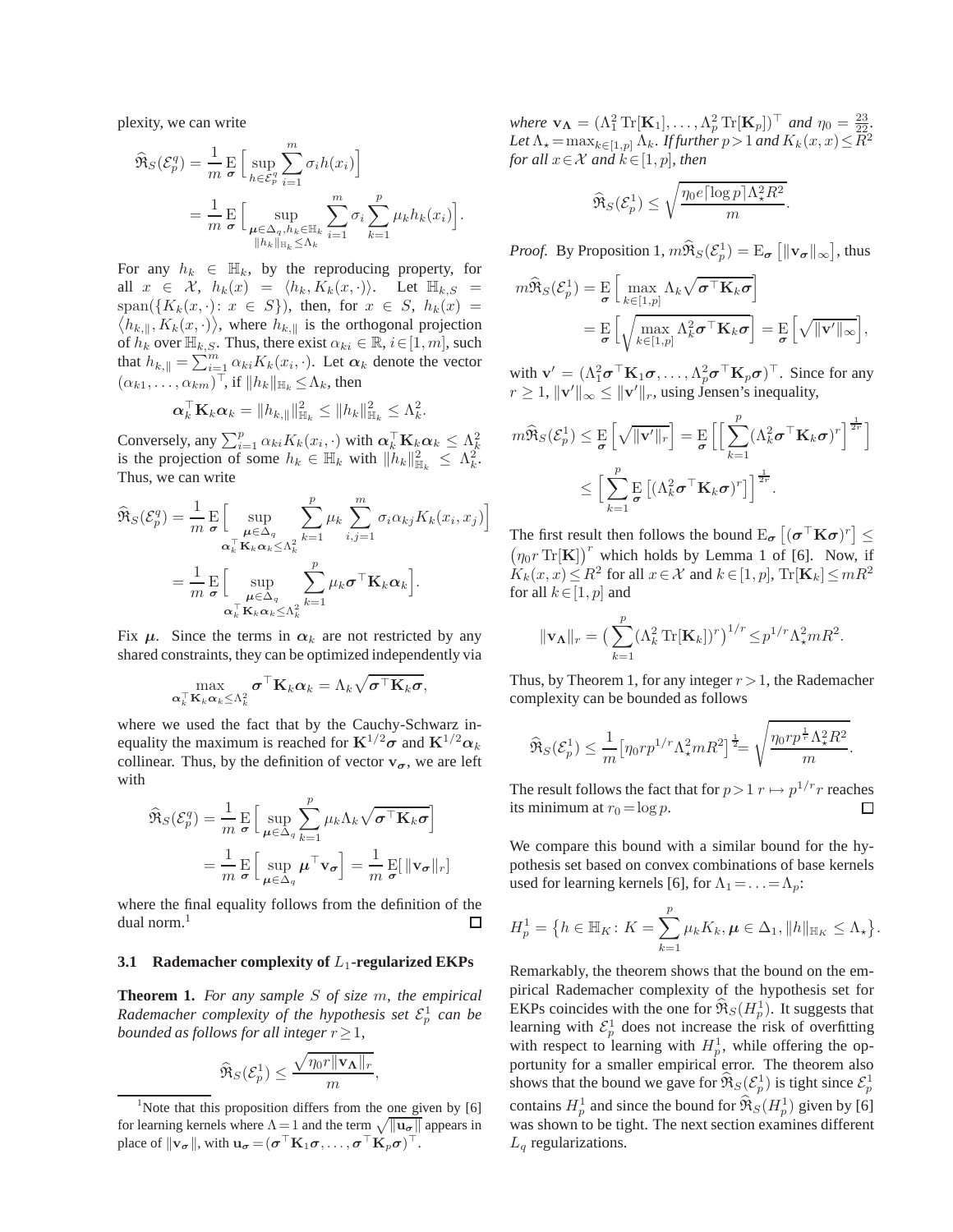#### **3.2** Rademacher complexity of  $L_q$ -regularized EKPs

**Theorem 2.** Let  $q, r \geq 1$  with  $\frac{1}{q} + \frac{1}{r} = 1$  and assume that  $r$ *is an integer. Then, for any sample* S *of size* m*, the empiri*cal Rademacher complexity of the hypothesis set  $\mathcal{E}_p^q$  can be *bounded as follows:*

$$
\widehat{\Re}_S(\mathcal{E}_p^q) \le \frac{\sqrt{\eta_0 r} \|\mathbf{u}\|_r}{m},
$$

*where*  $\mathbf{u} = (\Lambda_1 \sqrt{\text{Tr}[\mathbf{K}_1]}, \dots, \Lambda_p \sqrt{\text{Tr}[\mathbf{K}_p]})^{\top}$  *and*  $\eta_0 = \frac{23}{22}$ . Let  $\Lambda_{\star} = \max_{k \in [1,p]} \Lambda_k$ *. If further*  $p > 1$  *and*  $K_k(x, x) \leq R^2$ *for all*  $x \in \mathcal{X}$  *and*  $k \in [1, p]$ *, then* 

$$
\widehat{\Re}_S(\mathcal{E}_p^q) \leq \sqrt{\frac{\eta_0 r p^{\frac{2}{r}} \Lambda_{\star}^2 R^2}{m}}.
$$

*Proof.* By Proposition 1  $m\widehat{\mathfrak{R}}(\mathcal{E}_p^q) = \mathbb{E}_{\sigma}[\|\mathbf{v}_{\sigma}\|_r]$ . Using this identity and Jensen's inequality gives:

$$
m\widehat{\mathfrak{R}}(\mathcal{E}_p^q) = \underset{\sigma}{\mathrm{E}} \left[ \left( \sum_{k=1}^p (\Lambda_k^2 \sigma^{\top} \mathbf{K}_k \sigma)^{r/2} \right)^{1/r} \right] \le \left( \sum_{k=1}^p \left( \underset{\sigma}{\mathrm{E}} \left[ (\Lambda_k^2 \sigma^{\top} \mathbf{K}_k \sigma)^{r} \right] \right)^{1/2} \right)^{1/r}.
$$

By the bound  $E_{\boldsymbol{\sigma}}\left[(\boldsymbol{\sigma}^\top \mathbf{K} \boldsymbol{\sigma})^r\right] \leq (\eta_0 r \operatorname{Tr}[\mathbf{K}])^r$ , which holds by Lemma 1 of [6],

$$
\left(\sum_{k=1}^p \left(\mathbf{E}\left[ (\Lambda_k^2 \boldsymbol{\sigma}^\top \mathbf{K}_k \boldsymbol{\sigma})^r \right] \right)^{1/2}\right)^{1/r}
$$
  

$$
\leq \left(\sum_{k=1}^p (\eta_0 r \Lambda_k^2 \operatorname{Tr}[\mathbf{K}_k])^{r/2}\right)^{1/r} = \frac{\sqrt{\eta_0 r}}{m} ||\mathbf{u}||_r.
$$

This proves the first statement. For the second statement, when  $\text{Tr}[\mathbf{K}_k] \leq mR^2$  for all k,  $\|\mathbf{u}\|_r =$  $\left(\sum_{k=1}^p \Lambda_k^r \text{Tr}[\mathbf{K}_k]^{r/2}\right)^{1/r} \leq \left(p^{\frac{2}{r}} \Lambda_{\star}^2 m R^2\right)^{\frac{1}{2}}$ . Thus, in view of the first result, the following holds

$$
\widehat{\mathfrak{R}}_{S}(\mathcal{E}_{p}^{q}) \leq \frac{\sqrt{\eta_{0}r}}{m} ||\mathbf{u}||_{r} \leq \frac{\sqrt{\eta_{0}r}}{m} \left( \left( p^{\frac{2}{r}} \Lambda_{\star}^{2} m R^{2} \right)^{r/2} \right)^{1/r}
$$

$$
= \sqrt{\frac{\eta_{0} r p^{\frac{2}{r}} \Lambda_{\star}^{2} R^{2}}{m}}.
$$

Here, for  $\Lambda_1 = \ldots = \Lambda_p$ , the bound on the Rademacher complexity is less favorable than the one for learning kernels with the similar family:

$$
H_p^q = \left\{ h \in \mathbb{H}_K \colon K_\mu = \sum_{k=1}^p \mu_k K_k, \mu \in \Delta_q, ||h||_{\mathbb{H}_K} \le \Lambda_\star \right\}.
$$

The bound given by [6] for  $\Re_S(H_p^q)$  is smaller exactly by a factor of  $p^{1/(2r)}$ . Thus, as an example, here, for  $L_2$  regularization, the guarantee for learning with EKPs is less favorable by a factor of  $\sqrt{p}$ , which, for large p, can be significant.

### **4 Single-Stage Learning Algorithm**

This section introduces and discusses a single-stage learning algorithm for EKPs, which turns out to be closely related to a standard algorithm for learning kernels. The natural framework for learning EKPs consists of the two stages detailed in Section 2 where p hypotheses  $h_k$  are learned using different kernels in the first stage and a mixture weight  $\mu$  is learned in the second stage to combine them linearly.

Alternatively, one can consider, as for learning kernels [16], a single-stage learning algorithm for EKPs. For a fixed  $\mu \in \Delta_q$ , define  $\mathcal{H}_{\mu}$  by  $\mathcal{H}_{\mu} = \{\sum_{k=1}^p \mu_k h_k : h_k \in \mathbb{H}_k, k \in \mathbb{R} \}$  $[1, p]$ . A hypothesis h may admit different expansions  $\sum_{k=1}^{p} \mu_k h_k$  (even for a fixed  $\mu$ ), thus we denote by  $\overline{\mathcal{H}}_{\mu}$ the multiset of all hypotheses with their different expansions and denote by  $h_1, \ldots, h_p$  the corresponding base hypotheses. A natural algorithm for a single-stage ensemble learning is thus one which penalizes the empirical loss of the final hypothesis  $h = \sum_{k=1}^{p} \mu_k h_k(x)$ , while controlling the norm of each base hypothesis  $h_k$ . The following is the corresponding optimization problem:

$$
\min_{\mu \in \Delta_q} \min_{h \in \overline{\mathcal{H}}_{\mu}} \sum_{i=1}^m L(h(x_i), y_i)
$$
  
subject to:  $||h_k|| \leq \Lambda_k, k \in [1, p].$ 

Introducing Lagrange variables  $\lambda_k \geq 0, k \in [1, p]$ , this can be equivalently written as

$$
\min_{\mu \in \Delta_q} \min_{h \in \overline{\mathcal{H}}_{\mu}} \sum_{k=1}^p \lambda_k \|h_k\|_{K_k}^2 + \sum_{i=1}^m L(h(x_i), y_i). \tag{2}
$$

**Relationship with two-stage algorithm.** Note that, in the case  $q=1$ , by the convexity of the loss function with re- $\sum_{k=1}^{p} \mu_k L(h_k(x_i), y_i)$ . If we replace the empirical loss in spect to its first argument, for any  $i \in [1, m]$ ,  $L(h(x_i), y_i) \leq$ (2) with this upper bound, we obtain:

$$
\min_{\mu \in \Delta_1} \min_{h \in \overline{\mathcal{H}}_{\mu}} \sum_{k=1}^p \lambda_k \|h_k\|_{K_k}^2 + \sum_{k=1}^p \mu_k \sum_{i=1}^m L(h_k(x_i), y_i).
$$

In this optimization, for a fixed  $\mu$ , the terms depending on each  $k \in [1, p]$  are decoupled and can be optimized independently. Thus, proceeding in this way precisely coincides with the two-stage ensemble learning algorithm as described in Section 2.

**Relationship with one-stage learning kernel algorithm.** The main algorithmic framework for learning kernels in a single-stage is based on the following optimization problem:

$$
\min_{\mu \in \Delta_q} \min_{h \in \mathbb{H}_{K_\mu}} \lambda \|h\|_{K_\mu}^2 + \sum_{i=1}^m L(h(x_i), y_i), \quad (3)
$$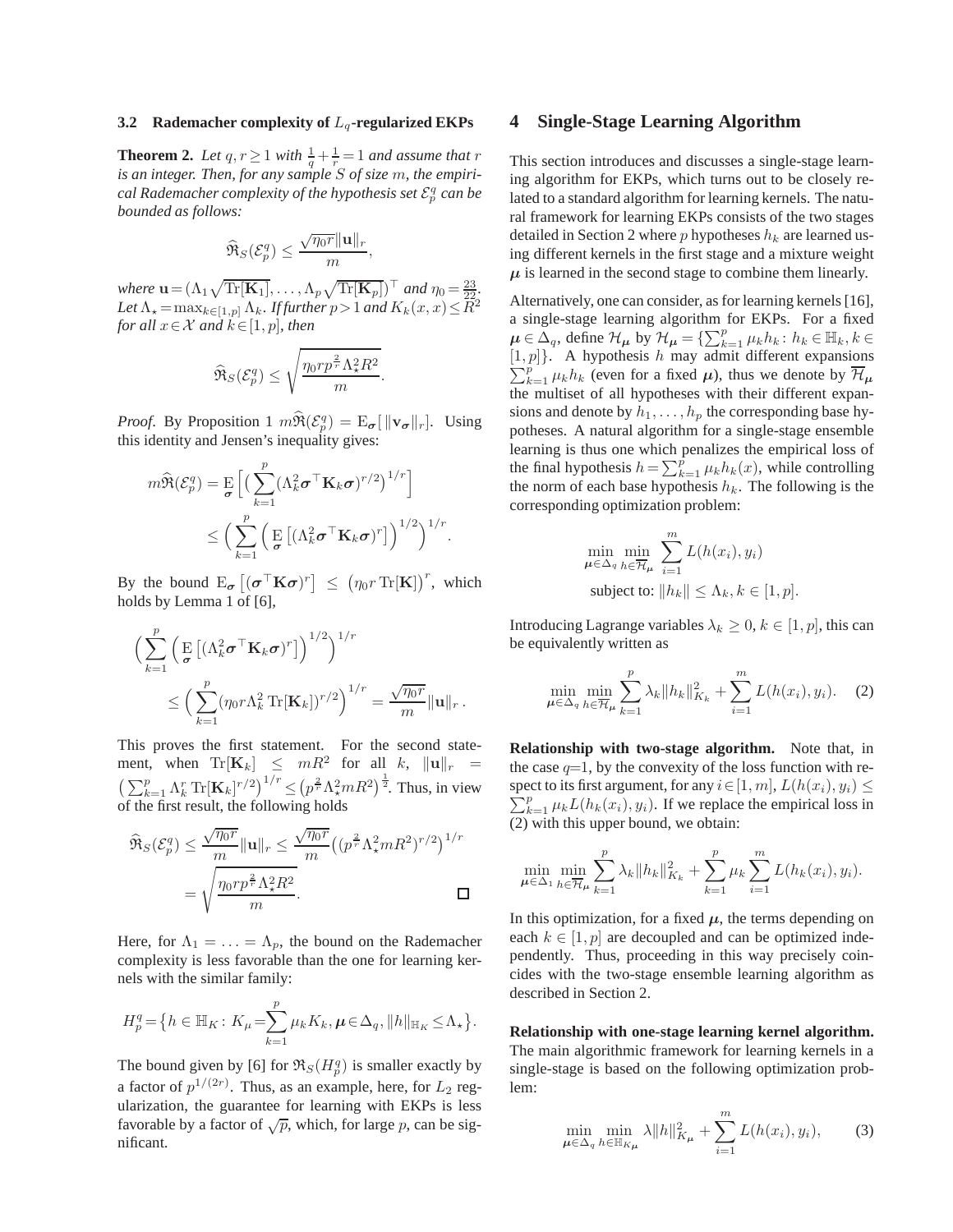where  $\mathbb{H}_{K_{\mu}}$  is the RKHS associated to the PDS kernel  $K_{\mu} = \sum_{k=1}^{p^{\mu}} \mu_k K_k, \ \lambda \geq 0$  is a regularization parameter, and  $q = 1$  [16] or  $q = 2$ . We shall compare the algorithms based on the optimizations (2) and (3). Our proof will make use of the following general lemma.

**Lemma 1.** *Let* K *be a PDS kernel. For any*  $\lambda > 0$ ,  $\mathbb{H}_{\lambda K} =$  $\mathbb{H}_K$  and  $\langle \cdot, \cdot \rangle_{\lambda K} = \frac{1}{\lambda} \langle \cdot, \cdot \rangle_K$ , in particular  $\|\cdot\|^2_{\lambda K} = \frac{1}{\lambda} \|\cdot\|^2_K$ .

*Proof.* It is clear that  $\mathbb{H}_{\lambda K} = \mathbb{H}_K$  since elements of  $\mathbb{H}_{\lambda K}$ can be obtained from  $\mathbb{H}_K$  bijectively by multiplication by  $\lambda$ . Now, for any  $h \in \mathbb{H}_{\lambda K} = \mathbb{H}_K$ , by the reproducing property, for all  $x \in \mathcal{X}$ ,

$$
h(x) = \langle h, K(x, \cdot) \rangle_K
$$
  
and 
$$
h(x) = \langle h, \lambda K(x, \cdot) \rangle_{\lambda K} = \lambda \langle h, K(x, \cdot) \rangle_{\lambda K}.
$$

Matching these equalities shows that for all  $h$ ,  $\langle h, K(x, \cdot) \rangle_K = \lambda \langle h, K(x, \cdot) \rangle_{\lambda K}$ . Thus, for all h<br>  $\sum_{i \in I} \alpha_i K(x_i, \cdot), \langle h, h' \rangle_K = \lambda \sum_{i \in I} \alpha_i \langle h, K(x, \cdot) \rangle_{\lambda K}$  $' =$  $\sum_{i\in I}\alpha_i K(\vec{x}_i,\cdot),\ \langle h,h'\rangle_K=\lambda\sum_{i\in I}\alpha_i\ \langle h,K(x,\cdot)\rangle_{\lambda K}=$  $\lambda \langle \overline{h}, h' \rangle_{\lambda K}$ . This shows that  $\langle \cdot, \cdot \rangle_{K} = \lambda \langle \cdot, \cdot \rangle_{\lambda K}$  and concludes the proof of the lemma.

**Proposition 2.** *For*  $\lambda_k = \lambda \mu_k$  *for all*  $k \in [1, p]$ *, the optimization problem for learning EKPs* (2) *and the one for learning kernels* (3) *are equivalent.*

*Proof.* Fix  $\mu \in \Delta_q$ .

$$
\min_{h \in \mathcal{H}_{\mu}} \sum_{k=1}^{p} \lambda_k \|h_k\|_{K_k}^2 + \sum_{i=1}^{m} L(h(x_i), y_i)
$$
\n
$$
= \min_{h \in \mathcal{H}_{\mu}} \min_{h \in \mathbb{H}_k} \left\{ \sum_{k=1}^{p} \lambda_k \|h_k\|_{K_k}^2 \right\} + \sum_{i=1}^{m} L(h(x_i), y_i)
$$
\n
$$
= \min_{h \in \mathcal{H}_{\mu}} \min_{h \in \mathbb{H}_k} \left\{ \sum_{k=1}^{p} \frac{\lambda_k}{\mu_k^2} \|h_k'\|_{K_k}^2 \right\} + \sum_{i=1}^{m} L(h(x_i), y_i)
$$
\n
$$
h_k' \in \mathbb{H}_k
$$

(replacing  $\mu_k h_k$  with  $h'_k$ )

$$
= \min_{h \in \mathcal{H}_{\mu}} \lambda \min_{\substack{h = \sum_{k=1}^p h'_k \\ h'_k \in \mathbb{H}_k}} \left\{ \sum_{k=1}^p \frac{1}{\mu_k} \|h'_k\|_{K_k}^2 \right\} + \sum_{i=1}^m L(h(x_i), y_i)
$$

(assumption on  $\lambda_k$ s)

$$
= \min_{h \in \mathcal{H}_{\mu}} \lambda \min_{\substack{h = \sum_{k=1}^p h'_k \\ h'_k \in \mathbb{H}_{K'_k}}} \left\{ \sum_{k=1}^p \|h'_k\|_{K'_k}^2 \right\} + \sum_{i=1}^m L(h(x_i), y_i)
$$

(Lemma 1),

with  $K'_k = \mu_k K_k$ . By a theorem of Aronszajn (Theorem p.353 [3]), if  $h = \sum_{k=1}^{p} h_k$ , with  $h_k \in \mathbb{H}_{K'_k}$ , then  $h \in \mathbb{H}_K$ and  $\min_{h=\sum_{k=1}^p h'_k, h'_k \in \mathbb{H}_{K'_k}} \{\sum_{k=1}^p ||h_k||^2_{K'_k}\} = ||h||^2_K$  with  $K = \sum_{k=1}^{p} K'_{k}$ . Thus, min  $h \in H_{\boldsymbol{\mu}}$  $\sum_{ }^{p}$  $k=1$  $\lambda_k \|h_k\|_{K_k}^2 + \sum^m$  $i=1$  $L(h(x_i), y_i)$ 

$$
= \min_{h \in \mathbb{H}_K} \lambda \|h\|_K^2 + \sum_{i=1}^m L(h(x_i), y_i).
$$

Taking the minimum over  $\mu \in \Delta_q$  yields the statement of the proposition. the proposition.

Thus, under the assumptions of the proposition, the onestage algorithm for EKPs returns exactly the same solution as the one for learning kernels. A similar result was given by [15] for a Lasso-type regularization using a lemma of [18]. In general, however, this one-stage algorithm for EKPs is not practical for large values of  $p$  since the number of parameters  $\lambda_k$  to determine simultaneously using crossvalidation becomes too large. In view of this drawback, we did not use this algorithm in our experiments.

# **5 Experiments**

We did a series of experiments with EKPs and compared their performance with that of several existing learning kernel methods across several datasets from the UCI, UCSD-MKL and Delve repositories for both the classification and the regression setting.

We experimented both with  $L_1$ -regularized ensembles (denoted **L1-ens**) and  $L_2$ -regularized ensembles (**L2-ens**). For the first stage, the base hypotheses were obtained by using SVMs for classification or KRR for regression. In the second stage, for  $L_1$ -regularized ensembles,  $L_1$ -regularized SVM was used for classification, Lasso in regression. In the case of  $L_2$  regularization, standard SVM and KRR were used in the second stage. In all cases for the second stage, the primal version of the problem was solved with a linear kernel over the predictions of the hypotheses of the first stage and is augmented with an explicit constraint  $\mu \geq 0$ . The ensemble performance was compared to that of the single combination kernel selected by the following algorithms, used in conjunction with SVM or KRR.

**unif:** kernel-based algorithm with a uniform kernel combination,  $\mathbf{K}_{\mu} = \sum_{k=1}^{p} \mu_k \mathbf{K}_k = \frac{\Lambda}{p} \sum_{k=1}^{p} \mathbf{K}_k$ .

**os-svm:** one-stage kernel learning method that selects an  $L_1$ -regularized non-negative weighted kernel combination for SVM [16]. The following is the corresponding optimization problem:

$$
\min_{\mu} \max_{\alpha} 2\alpha^{\top} \mathbf{1} - \alpha^{\top} \mathbf{Y}^{\top} \mathbf{K}_{\mu} \mathbf{Y} \alpha
$$
\nsubject to: 
$$
\mu \geq 0, \text{Tr}[\mathbf{K}_{\mu}] \leq \Lambda, \alpha^{\top} \mathbf{y} = 0, 0 \leq \alpha \leq \mathbf{C}.
$$

**os-krr:** one-stage kernel learning method that selects an  $L_2$ -regularized non-negative weighted kernel combination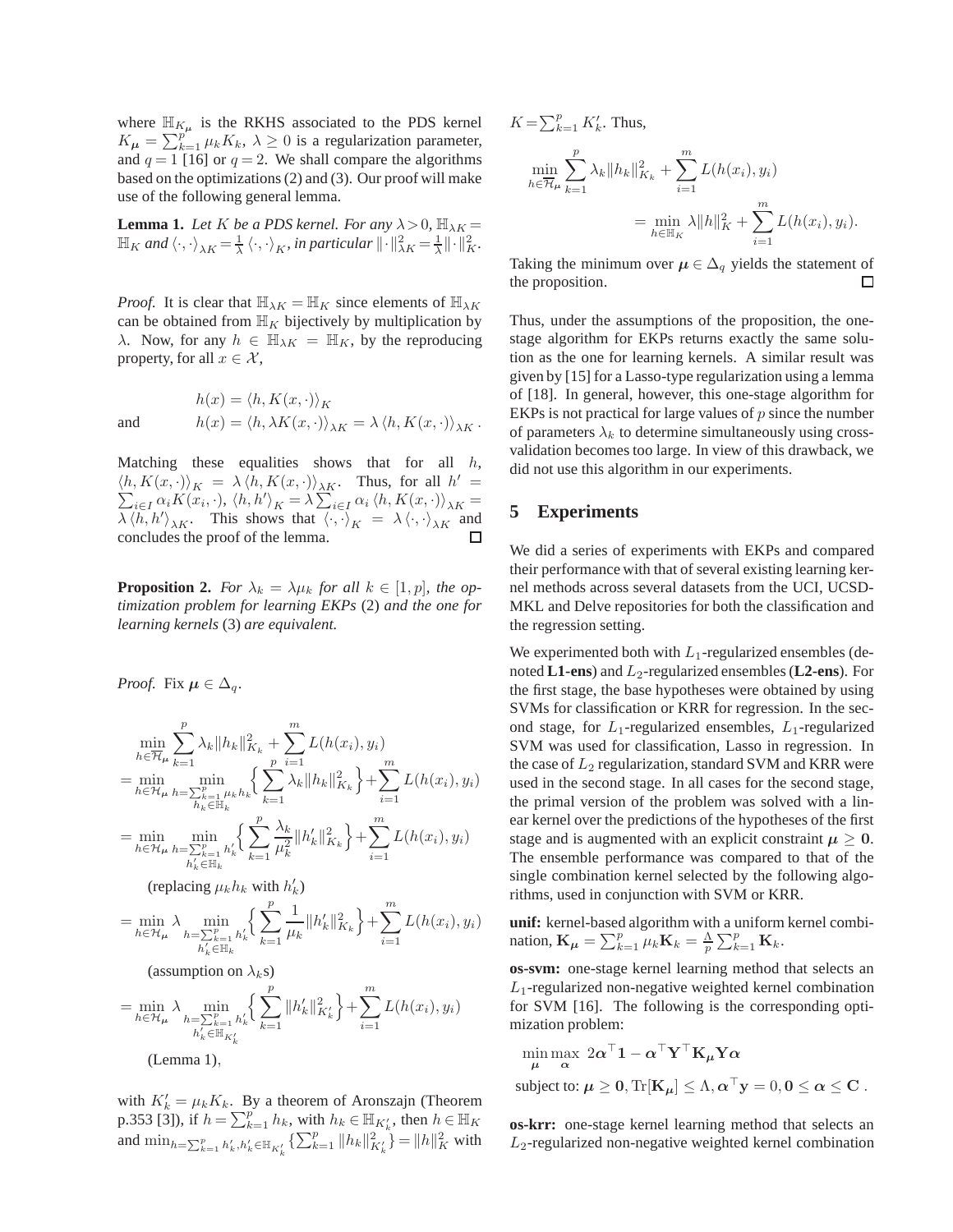|                   | $\gamma_1, \gamma_p, p$ | N    | unif           | os-sym         | align          | alignf         | L1-ens         | $L2$ -ens      |  |  |  |
|-------------------|-------------------------|------|----------------|----------------|----------------|----------------|----------------|----------------|--|--|--|
| G                 | $-4, 3, 8$              | 1000 | $25.9 \pm 1.8$ | $26.0 \pm 2.6$ | $25.8 \pm 2.9$ | $24.7 \pm 2.1$ | $25.4 \pm 1.5$ | $25.3 \pm 1.4$ |  |  |  |
| PA                | $\cdot, \cdot, 10$      | 694  | $8.9 \pm 2.6$  | $8.5 \pm 2.7$  | $8.4 \pm 2.8$  | $9.7 \pm 1.9$  | $7.1 \pm 3.0$  | $7.2 \pm 3.0$  |  |  |  |
| PB                | $\cdot$ , $\cdot$ , 10  | 694  | $10.0 \pm 1.7$ | $9.3 + 2.4$    | $9.4 + 1.9$    | $9.3 \pm 1.8$  | $9.7 + 2.5$    | $8.1 \pm 1.5$  |  |  |  |
| <b>SM</b>         | $-12, -7, 6$            | 1000 | $18.7 \pm 2.8$ | $20.9 \pm 2.8$ | $18.5 \pm 2.3$ | $18.7 \pm 2.5$ | $15.4 \pm 1.3$ | $15.7 \pm 1.7$ |  |  |  |
| <b>SM</b>         | $-12, -7, 6$            | 2000 | $15.7 + 2.8$   | $18.4 \pm 2.6$ | $16.1 \pm 3.0$ | $16.0 \pm 1.2$ | $13.7 \pm 1.1$ | $13.8 \pm 1.0$ |  |  |  |
| <b>SM</b>         | $-12, -7, 6$            | 4601 | $12.3 \pm 0.9$ | $13.9 \pm 0.9$ | $12.4 \pm 0.9$ | $13.1 \pm 1.0$ | $9.4 \pm 0.5$  | $9.8 \pm 0.6$  |  |  |  |
| <b>REGRESSION</b> |                         |      |                |                |                |                |                |                |  |  |  |

CLASSIFICATION

| <b>REGRESSION</b> |                         |      |                                                                                                                |                                                                                                           |       |        |           |           |  |  |  |  |
|-------------------|-------------------------|------|----------------------------------------------------------------------------------------------------------------|-----------------------------------------------------------------------------------------------------------|-------|--------|-----------|-----------|--|--|--|--|
|                   | $\gamma_1, \gamma_p, p$ |      | unif                                                                                                           | os-krr                                                                                                    | align | alignf | $L1$ -ens | $L2$ -ens |  |  |  |  |
|                   | $-3, 3, 7$              | 1351 |                                                                                                                | $.467 \pm .085$   $.457 \pm .085$   $.467 \pm .093$   $.446 \pm .093$   $.437 \pm .086$   $.433 \pm .084$ |       |        |           |           |  |  |  |  |
| K                 |                         |      | $-3,3,7$   1000   $.138\pm.005$   $.137\pm.005$   $.136\pm.005$   $.129\pm.01$   $.120\pm.005$   $.120\pm.005$ |                                                                                                           |       |        |           |           |  |  |  |  |

Table 1: Performance of several kernel combination algorithms across both regression and classification datasets: german (G), protein fold class-7 vs. all (PA) and class-16 vs. all (PB), spambase (SM), ionosphere (I) and kinematics (K). Average misclassification error is reported for classification, average RMSE for regression, and in both cases one standard deviation as measured across 5 trials.

for KRR. The following is the corresponding optimization problem:

$$
\min_{\substack{\boldsymbol{\mu} \geq 0 \\ \|\boldsymbol{\mu}\|_2 \leq \Lambda}} \max_{\boldsymbol{\alpha}} - \lambda \boldsymbol{\alpha}^{\top} \boldsymbol{\alpha} - \boldsymbol{\alpha}^{\top} \mathbf{K}_{\boldsymbol{\mu}} \boldsymbol{\alpha} + 2 \boldsymbol{\alpha}^{\top} \mathbf{y}
$$

**align:** two-stage  $L_1$ -regularized alignment-based technique presented by [7] which weights each base kernel proportionally to the alignment  $\mu_k \propto \frac{\langle \mathbf{K}_k, \mathbf{y} \mathbf{y}^\top \rangle_F}{\|\mathbf{K}_k\|_F}$ , where  $\langle \cdot, \cdot \rangle_F$ , denotes the Frobenius product, of the centered kernel matrix  $\mathbf{K}_k$  and the kernel matrix of the training labels  $yy^{\top}$  $\sum$ bels yy<sup> $\vert$ </sup>, resulting in a combination kernel  $\mathbf{K}_{\mu} =$ <br> $\frac{p}{k=1} \mu_k \mathbf{K}_k$  with  $\sum_{k=1}^{p} \mu_k \leq \Lambda$ .

**alignf:** another two-stage  $L_1$ -regularized technique of [7], jointly maximizing the alignment of the kernel matrix with the target labels kernel taking in to account the correlation between kernel matrices:

$$
\mathbf{K}_{\boldsymbol{\mu}} = \underset{\mathbf{K}_{\boldsymbol{\mu}}, \frac{\boldsymbol{\mu}}{\boldsymbol{\mu}} \in \Delta_1}{\operatorname{argmax}} \frac{\left\langle \mathbf{K}_{\boldsymbol{\mu}}, \mathbf{y} \mathbf{y}^{\top} \right\rangle_F}{\|\mathbf{K}_{\boldsymbol{\mu}}\|_F}.
$$

We note that, for **align** and **alignf**, using  $L_2$ -regularization only scales the  $L_1$ -regularized solution by a factor that can be absorbed into  $\Lambda$ . Thus, this difference in regularization would provide no practical difference in performance.

The experimental setup is modeled after that of [7]. For each dataset, several Gaussian kernels of the form  $K(x, x') = \exp(-\gamma ||x - x'||^2)$ , with different bandwidth parameters  $\gamma$ , are used as base kernels. The set of  $\gamma s$  used are  $\{2^{\gamma_1}, 2^{\gamma_1+1}, \ldots, 2^{\gamma_p}\}$ , where  $\gamma_1$  and  $\gamma_p$  and the number of resulting kernels  $p$  are indicated in Table 1 for each dataset. In case of the protein fold dataset, the kernels provided by the UCSD-MKL repository are used. The norm of the combination weights is controlled by the parameter  $\|\mu\|_q \leq \Lambda$ , for either  $q = 1$  or  $q = 2$  as appropriate. This parameter is selected based on the best average performance on a validation set. The regularization parameter of KRR  $(\lambda)$  or SVM  $(C)$  is held constant since it is effectively only the ratio  $\Lambda/\lambda$  or  $\Lambda/C$  that determines the solution.

The average error and standard deviation reported is for 5 fold cross validation using a total of  $N$  data-points, where three folds are used for training, one fold for validation, and one fold for measuring the test error. That is, the training set size  $m = \frac{3}{5}N$ . For the two stage methods, the training set is further split into two independent training sets. The first one is used to train the base hypotheses and the second one to learn the mixture weights. The ratio of the split, chosen from the set  $\{10/90, 20/80, \ldots, 90/10\}$ , is decided by the best average performance on the validation set.

Table 1 shows that, in several datasets, the performance of the EKP algorithms is superior to that of the uniform kernel baseline **unif**, which has proven to be difficult to improve upon in the past in the learning kernel literature. EKPs also achieve a better performance than the standard onestage learning kernel algorithms, **os-svm** or **os-krr**, in several datasets. Finally, we observe that EKPs also improve upon the alignment based methods, which had previously reported the best performance among learning kernel techniques [7]. This improvement is substantial for some data sets, e.g. spambase data sets.<sup>2</sup> These improvements over the best learning kernel results reported are remarkable and very encouraging for further studies of EKPs.

If given access to only a single CPU, the time it takes to train the EKPs can be substantially longer than any of the other methods we used since  $p$  hypotheses must be trained as opposed to a single one. For the spambase dataset with

 $2$ Our empirical results somewhat differ from those of [7] for some of the same data sets. This is most likely because we use a split training set in order to match the setting of EKPs. However, even comparing to the results of [7], the improvement of EKP is still significant.